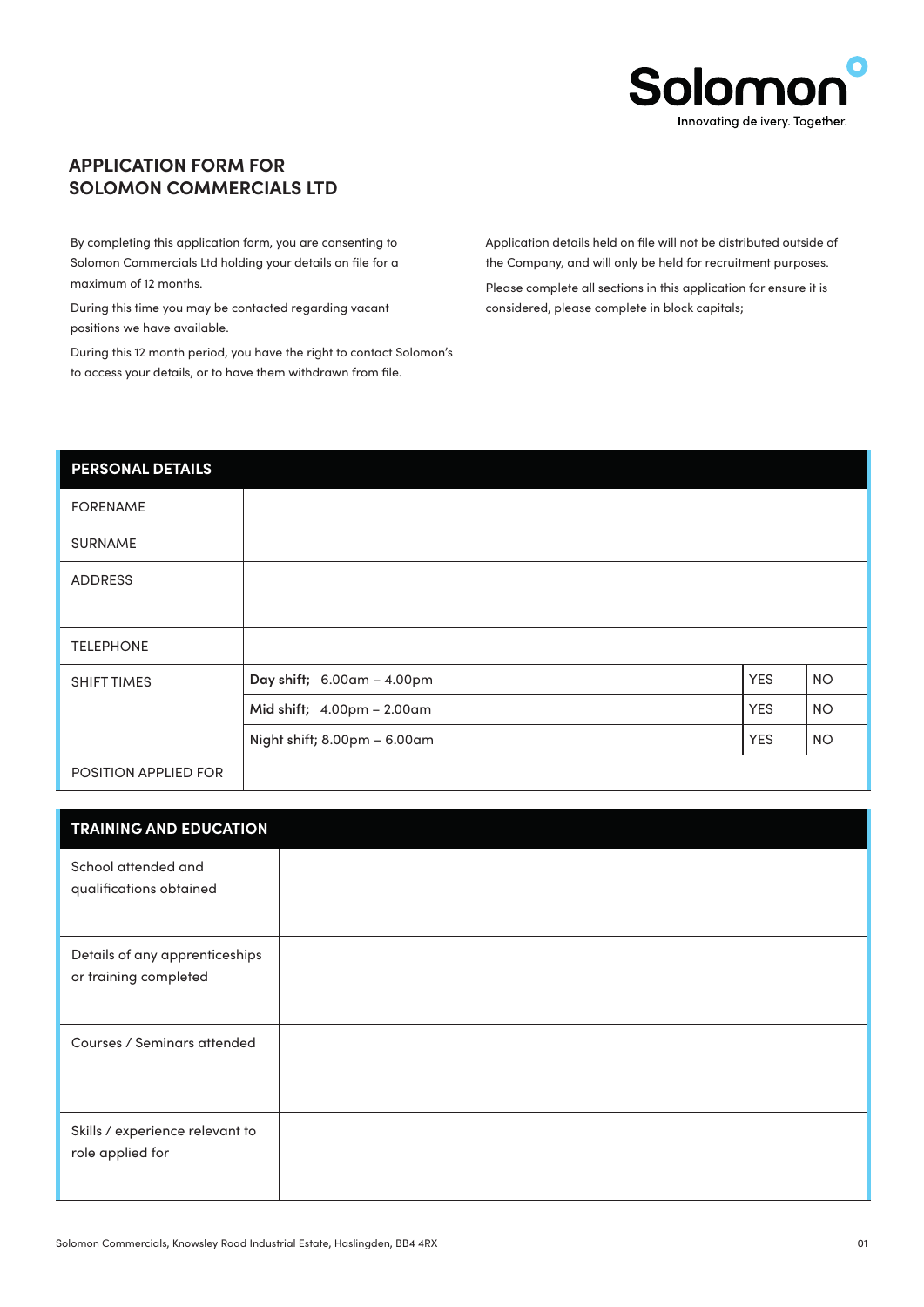

Please give details of your three most recent employments, starting with the most recent'

| <b>PREVIOUS EMPLOYMENT1</b>                  |  |
|----------------------------------------------|--|
| NAME OF EMPLOYER                             |  |
| <b>EMPLOYER ADDRESS</b>                      |  |
| <b>DUTIES AND</b><br><b>RESPONSIBILITIES</b> |  |
| START DATE                                   |  |
| END DATE                                     |  |
| <b>JOB TITLE</b>                             |  |
| RATE OF PAY                                  |  |
| <b>REASON FOR LEAVING</b>                    |  |

| <b>PREVIOUS EMPLOYMENT 2</b>                |  |
|---------------------------------------------|--|
| NAME OF EMPLOYER                            |  |
| <b>EMPLOYER ADDRESS</b>                     |  |
| <b>DUTIES AND</b><br><b>RESPONSBILITIES</b> |  |
| <b>START DATE</b>                           |  |
| END DATE                                    |  |
| <b>JOB TITLE</b>                            |  |
| RATE OF PAY                                 |  |
| <b>REASON FOR LEAVING</b>                   |  |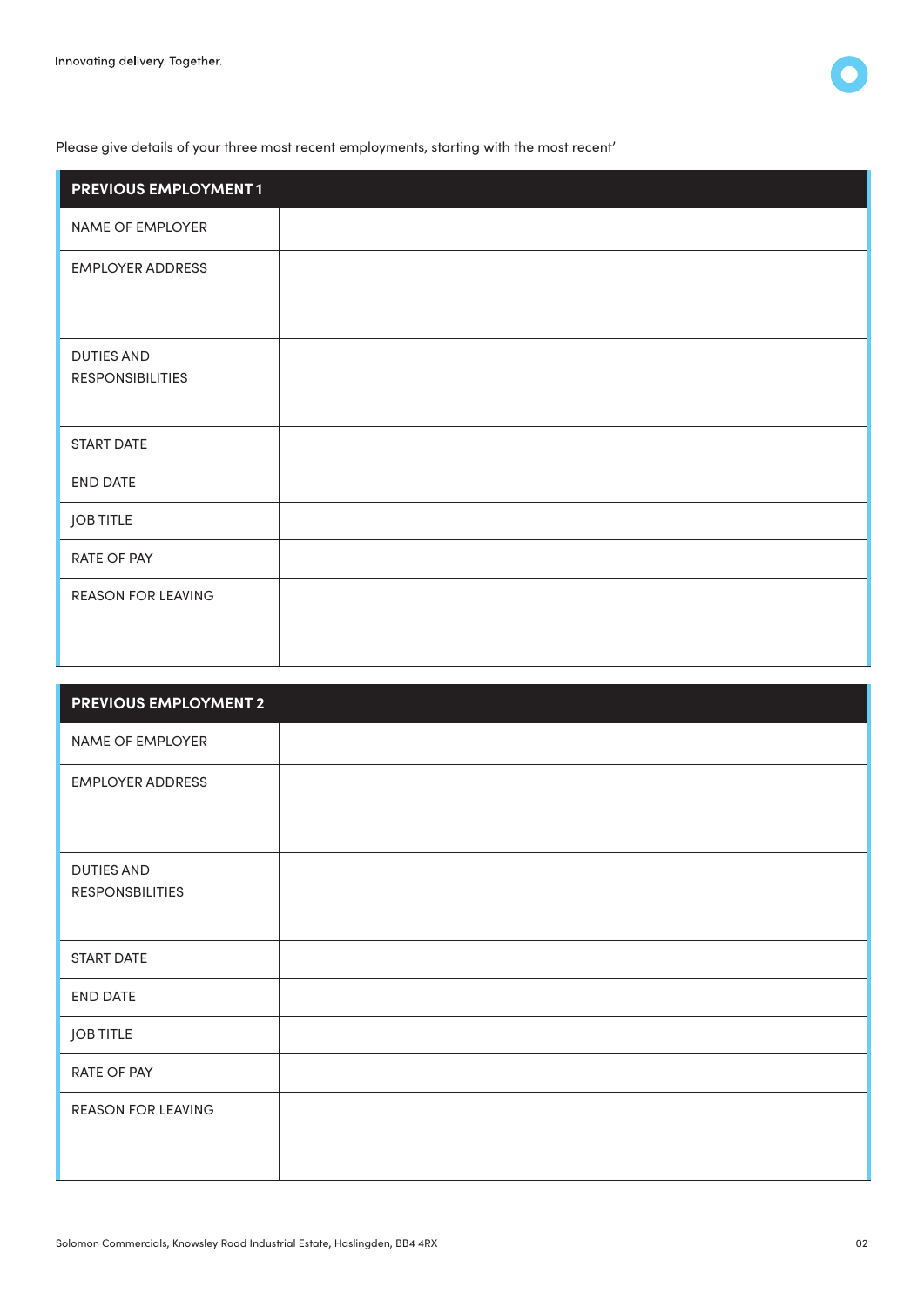

| <b>PREVIOUS EMPLOYMENT 3</b>                 |  |
|----------------------------------------------|--|
| NAME OF EMPLOYER                             |  |
| <b>EMPLOYER ADDRESS</b>                      |  |
| <b>DUTIES AND</b><br><b>RESPONSIBILITIES</b> |  |
| START DATE                                   |  |
| <b>END DATE</b>                              |  |
| <b>JOB TITLE</b>                             |  |
| RATE OF PAY                                  |  |
| <b>REASON FOR LEAVING</b>                    |  |

Please provide the contact name and details of two references, that we may contact if you are offered employment, these must not be family members;

| <b>REFERENCE1</b>     |  |
|-----------------------|--|
| NAME                  |  |
| POSITION HELD         |  |
| <b>COMPANY</b>        |  |
| ADDRESS               |  |
| <b>CONTACT NUMBER</b> |  |

| <b>REFERENCE 2</b>    |  |
|-----------------------|--|
| <b>NAME</b>           |  |
| POSITION HELD         |  |
| <b>COMPANY</b>        |  |
| ADDRESS               |  |
| <b>CONTACT NUMBER</b> |  |